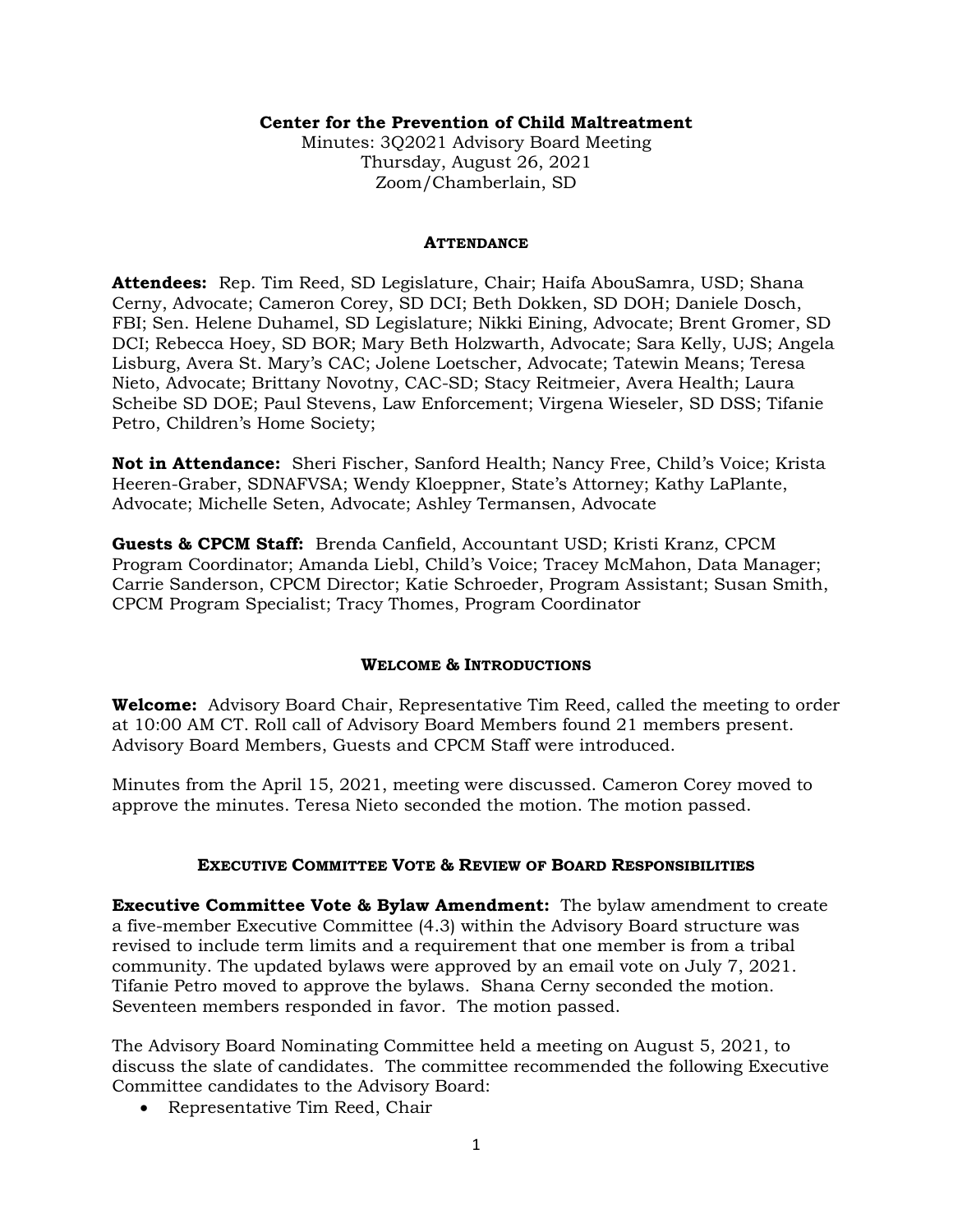- Senator Helene Duhamel, Vice Chair
- Tatewin Means, JD, MA, Tribal Member
- Rebecca Hoey, PhD, Member
- Cameron Corey, Member

The Executive Committee candidate recommendation was discussed. Angela Lisburg moved to approve the five members. Paul Stevens seconded the motion. The motion passed.

**Advisory Board Handbook & Bylaw Amendment**: Carrie Sanderson presented the Advisory Board handbook draft to the Advisory Board. The handbook covers the committee's mission, history, strategic plan, members, officers, duties, meetings, communications, and subcommittees. Representative Tim Reed expressed concern with the conflict-of-interest policy in the handbook (page 8) and bylaws (2.7-1) that states if a member of the Advisory Board has declared a conflict-of-interest, the member shall abstain from speaking or voting on such issue. Representative Tim Reed suggested members should be allowed to speak on the issue if they are not included in the voting. Sara Kelly requested the conflict-of-interest statement include private businesses along with the program or agency. Representative Tim Reed and Carrie Sanderson will review the bylaws for changes.

# **CPCM STAFF & PROJECT UPDATES**

**CPCM Staff:** Carrie Sanderson reported the following three staff members have recently joined the CPCM team in 2021:

- Tracy Thomes, CAASt Program Coordinator (June 2021)
- Katie Schroeder, Program Assistant II (July 2021)
- Tracey McMahon, Data Manager (August 2021)

**USD Child and Adult Advocacy Studies (CAASt) Graduate Certificate:** Tracy

Thomes provided the following overview of the CAASt Certificate to the board:

- Funding: Tuition dollars and scholarships.
- Goals: Provide professionals with tools to successfully advocate for children and adults in need while learning the best practices for working in interprofessional teams to provide wraparound services and overcome barriers associated with rurality, funding, and lack of services. Equip students with knowledge and skills to work with families facing adversity and multidisciplinary teams in their future professions.
- Deliverables: Evaluate program needs and areas for improvement, including the incorporation of advanced learning platforms and strategies to enhance course curriculum. Increase professional participation from core multidisciplinary team organizations to increase the depth of collaboration in courses, disperse the benefits of this education throughout specialties, and build stronger multidisciplinary teams throughout South Dakota. Incorporate advanced learning platforms and experiences into the program to ensure students have the opportunity for real-world experience and are prepared to work with families and communities facing adversity.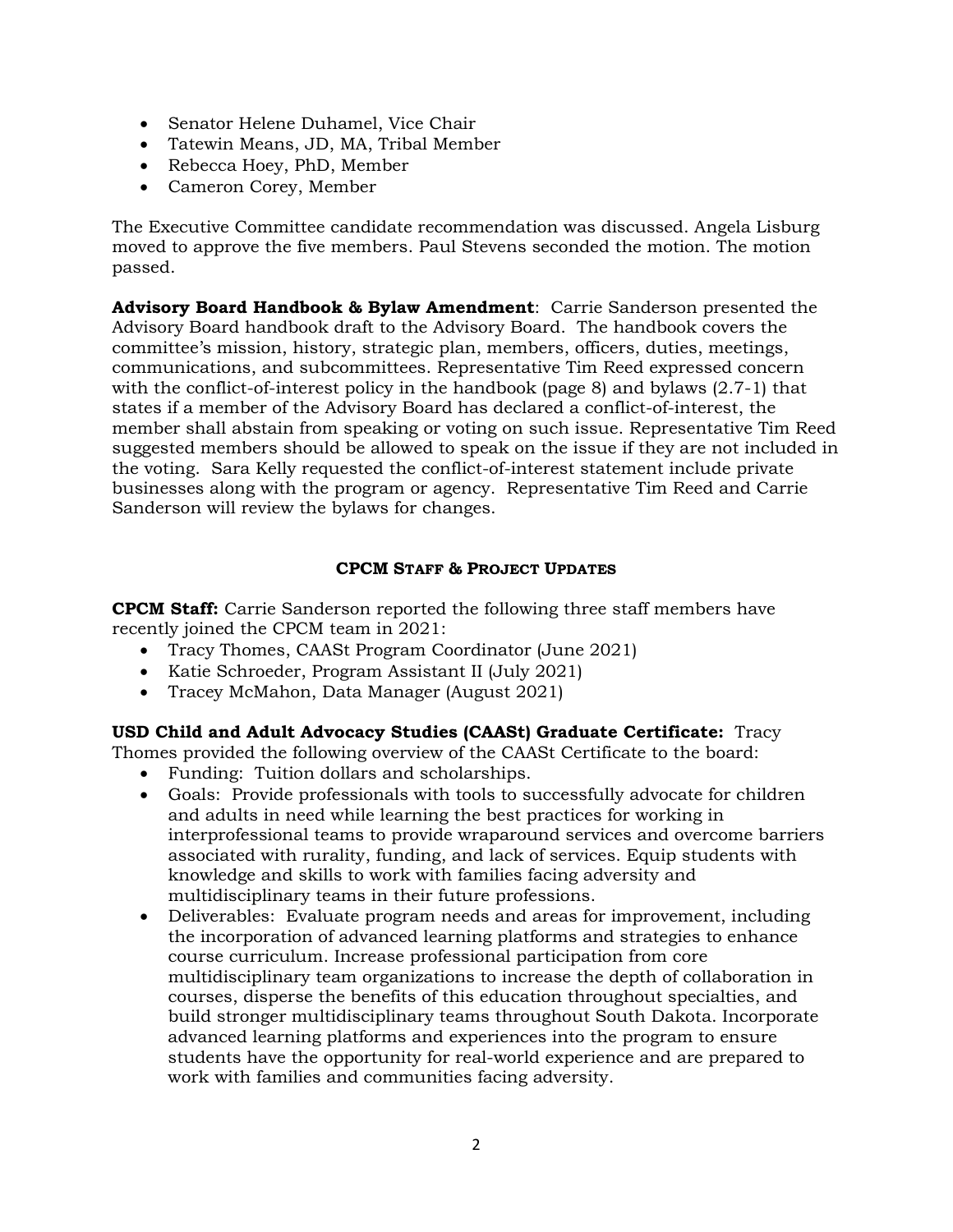• Partner Contributions to Promote Success: Provide awareness and support for CAASt practices, curriculum, and the overall program within multidisciplinary organizations and networks. Engage organizations to support CAASt scholarships for professionals working in multidisciplinary specialties to increase knowledge within response teams and strengthen MDT networks and responses. Improve the community response to child abuse and neglect cases by considering enrollment in the CAASt graduate certificate program to expand and enhance your scope of knowledge and strengthen your MDT network. Encourage expert multidisciplinary team members to serve as guest speakers, lecturers, or professors in the CAASt graduate certificate program. Provide scholarships for staff training and certificate completion.

**USD Child and Adult Advocacy Studies K-12 Training (CAASt):** Tracy Thomes provided the following overview of the CAASt Training to the committee:

- Funding: Department of Education CARES Act Funding.
- Goals: Increase school personnel's knowledge, training, and competencies of the trauma-informed approaches within the South Dakota education system. Increase understanding of the impact of vicarious trauma to promote mental wellness and awareness for school professionals. Promote the use of multidisciplinary and interdisciplinary teams.
- Deliverables: Offer eight CAASt training sessions to schools in South Dakota incorporating South Dakota specific case studies, culturally appropriate information, and evidence-based practices. An evaluation report will be published on attendee perception change. Create a South Dakota Board of Regents Task Force to implement CAASt training programs within curriculum throughout Board of Regents institutions. Develop and execute 8 vicarious trauma training sessions to South Dakota school personnel. Professionally record a CAASt training video to be utilized for future trainings. Host multidisciplinary workshops for school professionals. Create an advisory committee of statewide school personnel to provide recommendations for future training needs regarding CAASt objectives.
- Partner Contributions to Promote Success: Provide awareness and support for the training efforts and curriculum of the CAASt K-12 training series and promote to school and educational partners. Engage in discussions and statewide efforts, such as being part of the statewide advisory committee of education personnel, to provide recommendations and perspectives on future training needs. Improve educational settings involving children and families facing adversity by promoting CAASt K-12 education throughout South Dakota. Encourage school systems to promote vicarious trauma training for the benefit of the mental health of their staff and students. Consider the multidisciplinary team and response in your area to determine the benefit of a multidisciplinary workshop to address gaps, areas of uncertainty, or processes that could benefit from improvement or additional attention.

**Court Improvement Program (CIP) Abuse & Neglect Training:** Tracy Thomes and Sarah Kelly provided the following overview of the CIP Training to the committee:

- Funding: South Dakota Unified Judicial System, Court Improvement Program.
- Goals: Educate and train criminal justice professionals working in multidisciplinary teams responding to child abuse and neglect cases in South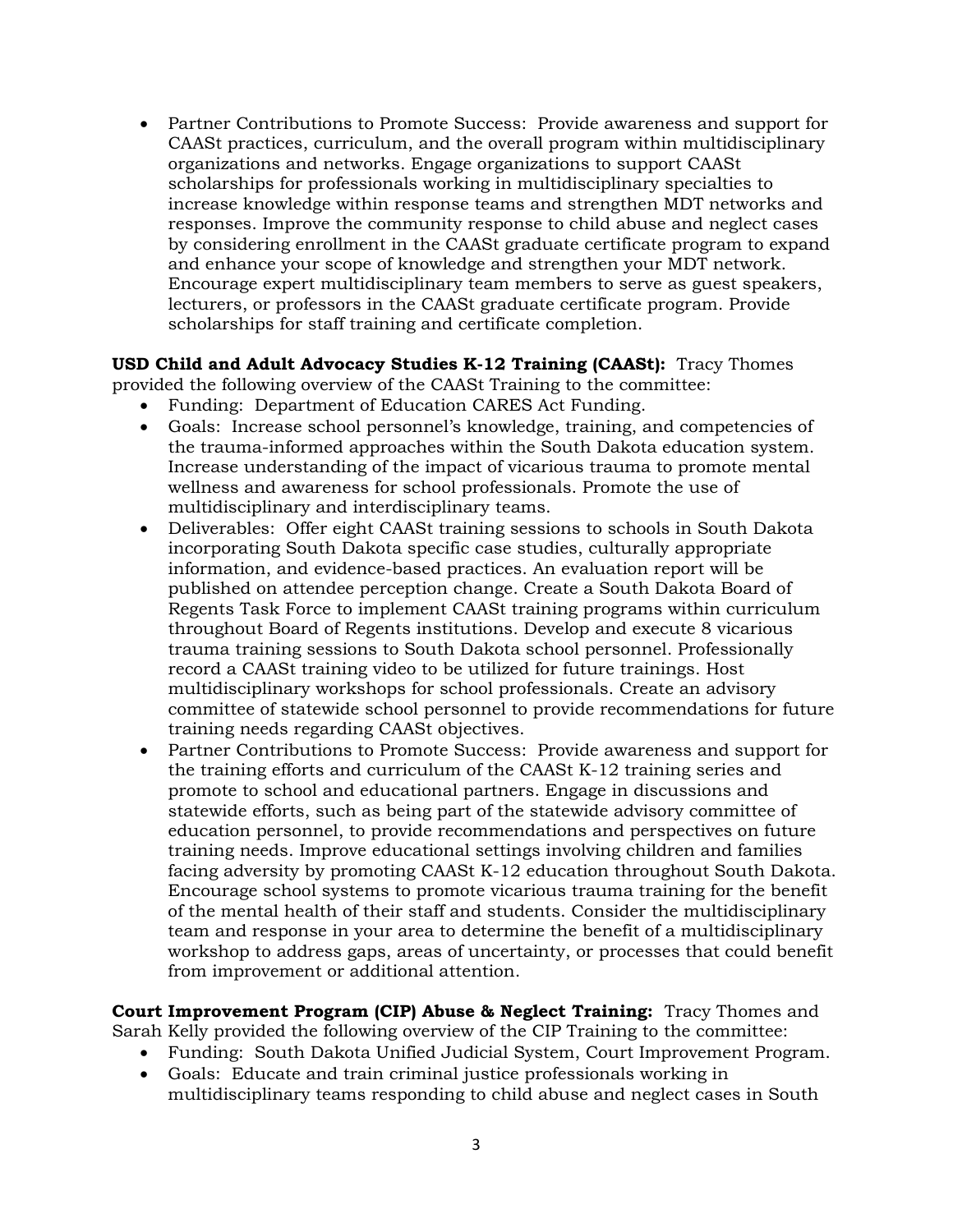Dakota. Develop platforms and learning experiences to engage criminal justice professionals, law students, and partner multidisciplinary agencies working with children and families throughout the court process. Provide opportunities for law students to engage and network with multidisciplinary professionals, be exposed to the landscape of child maltreatment cases in South Dakota and engage in leadership experience with fellow students and colleagues in the criminal justice field.

- Deliverables: Provide management and financial support to prepare for and implement CIP conferences, trainings, and programs to improve child-related criminal justice processes in South Dakota. Organize and host a one-day child welfare workshop at USD School of Law in Vermillion which will include content on trauma-aware courts, child advocacy in law, and other related child welfare issues throughout the court process. Recruit and support a law fellow to increase fellow student engagement, to research legislation related to the field of child maltreatment, and to develop trainings to increase awareness and education on child maltreatment issues in South Dakota.
- Partner Contributions to Promote Success: Provide awareness for events and trainings within multidisciplinary networks and those who engage with the criminal justice system in South Dakota. Encourage staff and other multidisciplinary team members to engage in conferences and trainings to increase knowledge and awareness of criminal justice needs and processes in South Dakota. Support sponsorships and awareness for conferences, trainings, and criminal justice programs implemented through these contracts to support the criminal justice response to child maltreatment in South Dakota.

**Community Response to Child Abuse Conference (CRCAC):** Kristi Kranz provided the following overview of the CRCAC to the committee:

- Funding: Conference registration and partner sponsorship support.
- Goals: Provide opportunities for continuing education, networking, learning, and collaboration for those who work to prevent and respond to child maltreatment and trauma.
- Deliverables: Use the two-day virtual and in-person event to deliver evolving information expanding the abilities of South Dakotans to know about, respond to and prevent child abuse and maltreatment. Support professionals in social work, education, the medical and dental professions, law enforcement, the legal community, and counseling & marriage and family therapy to develop strong partnerships via conference networking opportunities. Create a robust schedule of conference sessions educating professionals on current and evolving best practices as well as increasing their knowledge of core proficiencies in the field of Child and Adult Advocacy Studies. Maintain and grow conference selfsustainability by pursuing partnerships, fundraising opportunities and scholarships that will make it easier for professionals to attend and ensure the longevity of the conference. Pursue continuing education credits made available to conference attendees that aid in relicensing efforts that maintains a strong workforce preventing child abuse and maltreatment and mitigating the longterm effects of childhood trauma.
- Partner Contributions to Promote Success: Support and encourage employee participation in the CRCAC conference via sponsorship support and scholarship funding. Provide awareness of the trauma-informed benefits of the CRCAC in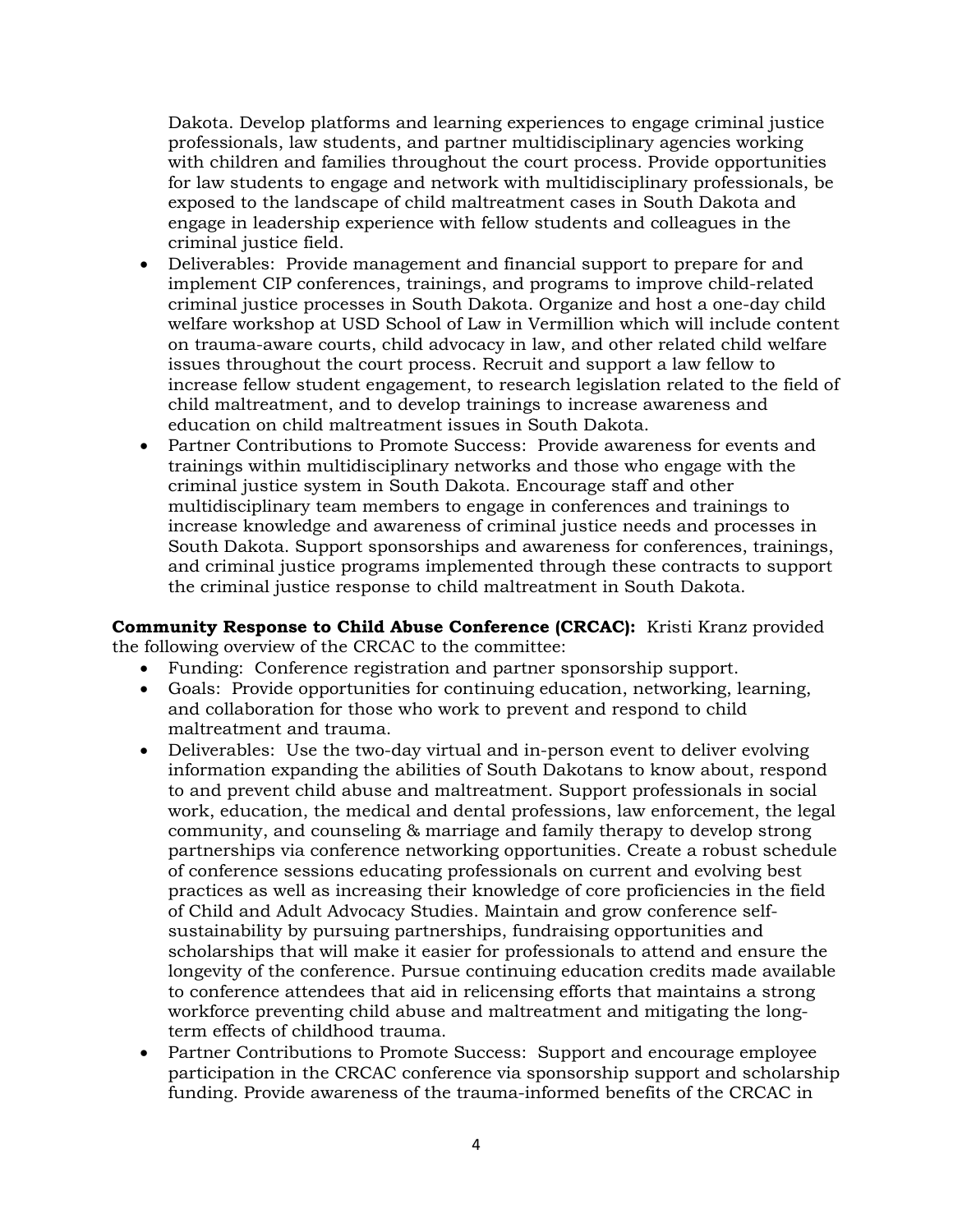educating practitioners and child advocates on the benefits of this approach. Improve opportunities to grow multidisciplinary partnerships via networking provided at the conference. Encourage colleagues and community leaders to attend the conference to learn the effects of Adverse Childhood Experiences and the importance of building resilience, which aids the healing process.

**State of Wellbeing of Children Data Initiative:** Tracey McMahon provided the following overview of the Data Initiative to the committee:

- Funding: South Dakota Department of Education CARES Act funding.
- Goals: Improve access to data surveillance on ACEs risk factors to prevent adversity in childhood. Identify who in South Dakota is at greatest risk for ACEs and related health and social impacts through data surveillance and analysis. Use improved access to data and developed surveillance mechanisms to inform comprehensive, evidence-based ACE prevention strategies.
- Deliverables: Convene a data team to focus on initiative efforts and leverage multi-sector partnerships and resources to build ACE surveillance systems. Identify, gather, and synthesize state and local-level ACE data as well as recommendations for improving capacity, and produce a State of Wellbeing of Children Report to disseminate findings to key stakeholders. Build and enhance an ACE surveillance infrastructure that will support access to and analysis of ACE surveillance and indicator data within South Dakota. Increase evaluation, use, access, sharing, and awareness of data related to ACE prevention, burden of ACEs, and effective primary ACE prevention. Develop a feedback loop for recommendations to surveillance system and create a sustainability plan for the State of Wellbeing of Children Report.
- Partner Contributions to Promote Success: Support improving ACE data surveillance amongst partners and multidisciplinary team members to improve health outcomes for children. Provide awareness to key findings in the State of the Wellbeing of Children Report and needed areas for improvement in data access. Engage in data access discussions related to ACEs, adversity, and trauma. Engage leaders within your systems and promote the importance of ACE data access and sharing to benefit primary prevention strategies for child maltreatment in South Dakota. Encourage partnerships that will strengthen the initiatives, goals, and deliverables of this project for the betterment of South Dakota children.

**HRSA Early Childhood Comprehensive Systems Grant:** Carrie Sanderson provided the following overview of the HRSA Grant to the committee:

- Funding: Federal Health Resources and Services Administration (HRSA).
- Goals: Establish a collaborative which allows for consistency of vision; coordination of policies, practices, and services; opportunities for creating and sharing resources; and collective learning that moves the field to a more holistic and integrated approach to health care. Enhance referral services for children ages birth to three and their families. Increase statewide access to integrated, effective, culturally appropriate, evidence-based early developmental health and family well-being prevention and early intervention practices and services during childhood.
- Deliverables: Appoint a state-level lead for the program and support statewide early childhood system leadership capacity. Conduct an analysis of system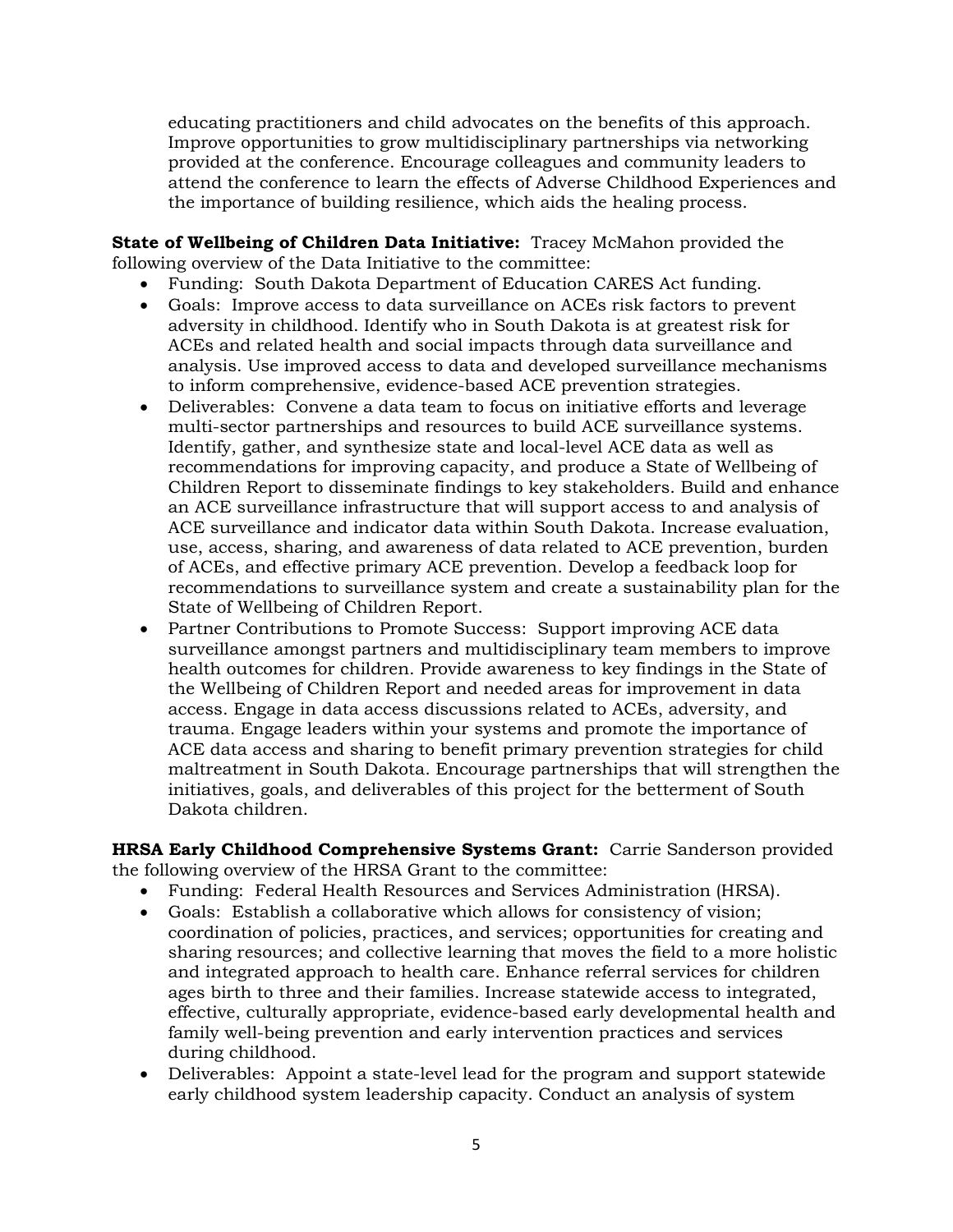assets, gaps, financing needs and opportunities to advance integrated maternal and early childhood systems of care. Develop or contribute to a state early childhood strategic plan. Leverage a cross-sector advisory council to facilitate collaboration. Identify financing and policy strategies to support and sustain efforts that promote early developmental health and family well-being. Improve, support, and increase family engagement and leadership in decision-making and early childhood program design. Advance equity within early childhood systems.

• Partner Contributions to Promote Success: Engage in opportunities to participate in the collaborative and increase the base of support and coordination of resources. Encourage efforts to standardize relevant data collection and sharing. Support standardized screening mechanisms statewide. Advocate for necessary funding for related project components. Support legislative changes to overcome barriers.

**Resilient Communities South Dakota:** Carrie Sanderson provided the following overview of the Resilient Communities to the committee:

- Funding: Search is ongoing for a consistent funding source for this program.
- Goals: Provide South Dakota communities with guidance and support to focus on evidence-based prevention strategies identified by the Centers for Disease Control and Prevention, Substance Abuse and Mental Health Services Administration and other available research-based resources. Increase resiliency in South Dakota communities using education in ACEs and traumainformed systems of care.
- Deliverables: Create a guidebook for communities to follow to complete the multi-step process required before completing the Resilient Communities process. Develop resource repository on www.resilientsd.com to support communities through the Resilient Communities process. Recruit communities throughout the state to complete the Resilient Communities process thereby reducing risk factors for child maltreatment. Mentor communities working through the intensive process of becoming a Resilient Community by sharing best practices and support. Align objectives across multiple programs in participating communities.
- Partner Contributions to Promote Success: Create awareness of the SD Resilient Communities program. Support employee and community efforts to participate in SD Resilient Communities. Help to identify risk and protective factors in your community that can be used to build resiliency. Participate in the Resilient Communities process as a member of the facilitating team or by taking the Resilient Communities pledge.
- Participating Communities: Brookings (completed), Watertown (in progress), Sioux Falls (in progress), and Charles Mix County (in progress).

**SD Sexual Assault Nurse Examiners (SANE) Collaborative:** Kristi Kranz provided the following overview of the SANE Collaborative to the committee:

- Funding: Office of Violence Against Women, U.S. Department of Justice.
- Goals: Increase the opportunity for victims of sexual assault to receive immediate, compassionate, and culturally sensitive services. Support local emergency departments with training and resources on medical forensic exams to ensure comprehensive medical care and higher probability of collecting and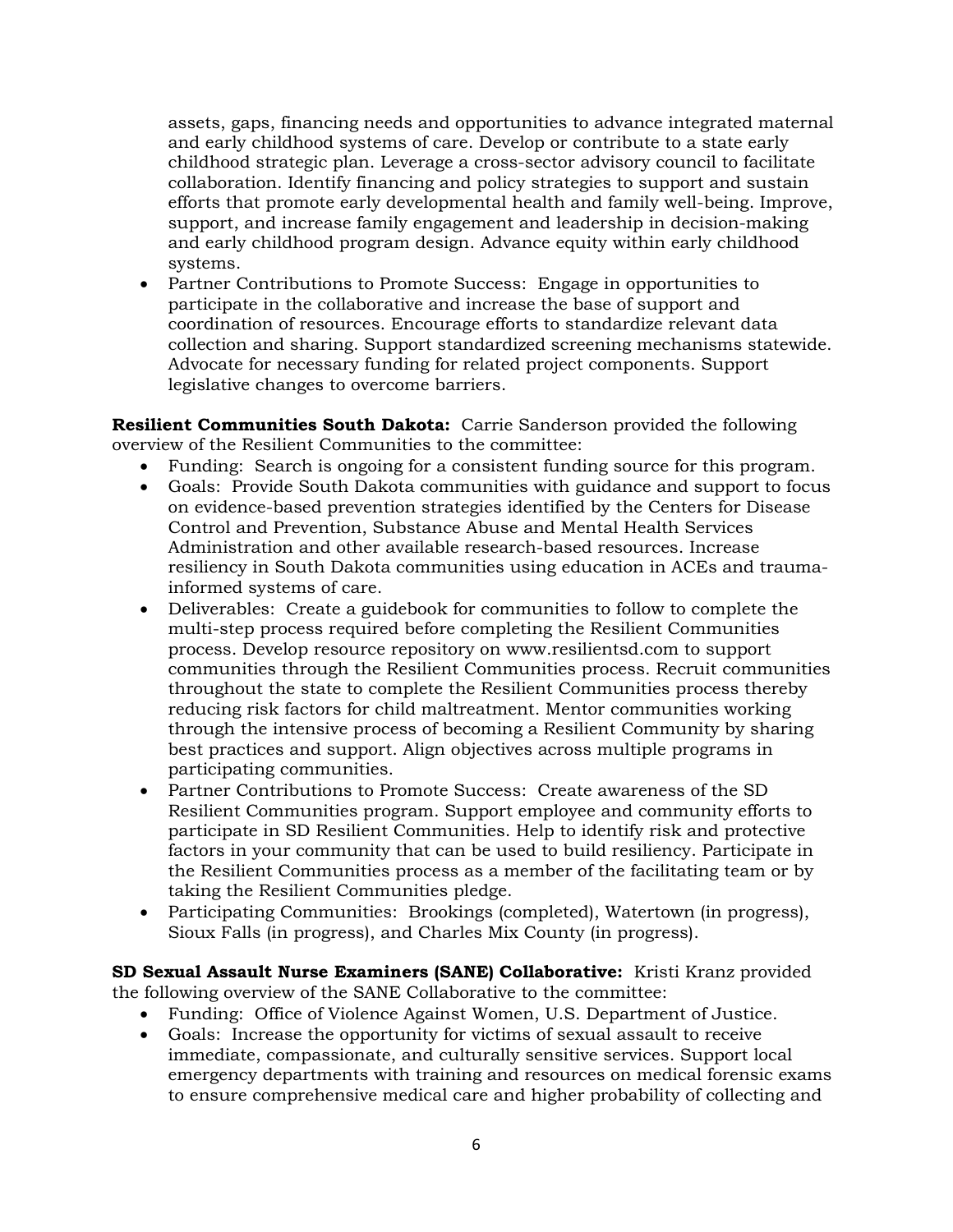preserving evidence of an assault. Create a pipeline for medical professionals to explore forensic nursing.

- Deliverables: Provide financial support and information to health care professionals interested in becoming SANE-trained or SANE-certified. Foster a peer-led SANE Learning Collaborative encouraging relationship building and information sharing among SANEs and their multidisciplinary partners. Provide continuing education to SANEs including quarterly supplemental trainings and biannual Clinical Skills Labs. Partner with local universities to integrate basic forensic nursing education into the nursing curriculum. Research and collaborate with SANE programs in other states to determine best practices and potential models suitable to South Dakota. Identify and collaborate with existing networks of sexual assault response across multidisciplinary teams.
- Partner Contributions to Promote Success: Support and encourage employee participation in SANE training and statewide collaboration. Provide awareness of the trauma-informed benefits of SANEs. Improve the community response to sexual assault by taking part in multidisciplinary teams. Advocate for public health funding for the prevention of and response to sexual abuse and sexual assault. Recognize the challenges and attempt to aid in the collection and maintenance of data about sexual violence in South Dakota.

**Reduced Tuition for State Employees:** Carrie Sanderson reported the CPCM staff have run into complications with using department professional development funds or utilizing reduced tuition for completing the CAASt certificate. Currently state employees are not eligible to receive reduced tuition for online courses. Representative Tim Reed will investigate the possibility of securing scholarship for the course.

# **2022 LEGISLATIVE INITIATIVES**

**2022 Public Policy Position Statement:** The committee reviewed the 2022 Public Policy Position Statement. Angela Lisburg and Tatewin Means requested adding bystander training to item three (Reporting Child Maltreatment). Dr. Cerny provided a correction to item four (Data), the word increasing should be replaced with decreasing.

**2022 Legislative Initiatives:** Representative Tim Reed reported the following potential legislation items supported by CPCM:

- Codified law [22-22-26.3](https://sdlegislature.gov/Statutes/Codified_Laws/2078448) (House Bill 1103): The bill was passed in 2020 and added the Forensic medical examination--Minors aged sixteen or older-- Consent—Notification codified law. The committee discussed if an anonymous kit can be completed and if mandatory reporting is required because it involves the sexual assault of a minor.
- Chain of Command Mandatory Reporting: South Dakota communities are discussing how chain of command reporting is detrimental to the victim and dilutes reports. Tatewin Means stated the Oglala Sioux Tribe enacted direct reporting laws in 2017, and the school and public outreach was important for implementation. Representative Tim Reed and Teresa Nieto will collaborate on the initiative and report back to the committee.
- Codified law [22-18-5:](https://sdlegislature.gov/Statutes/Codified_Laws/2047231) Tatewin Means reported South Dakota is one of the few states that allows corporal punishment. The committee referenced the 2016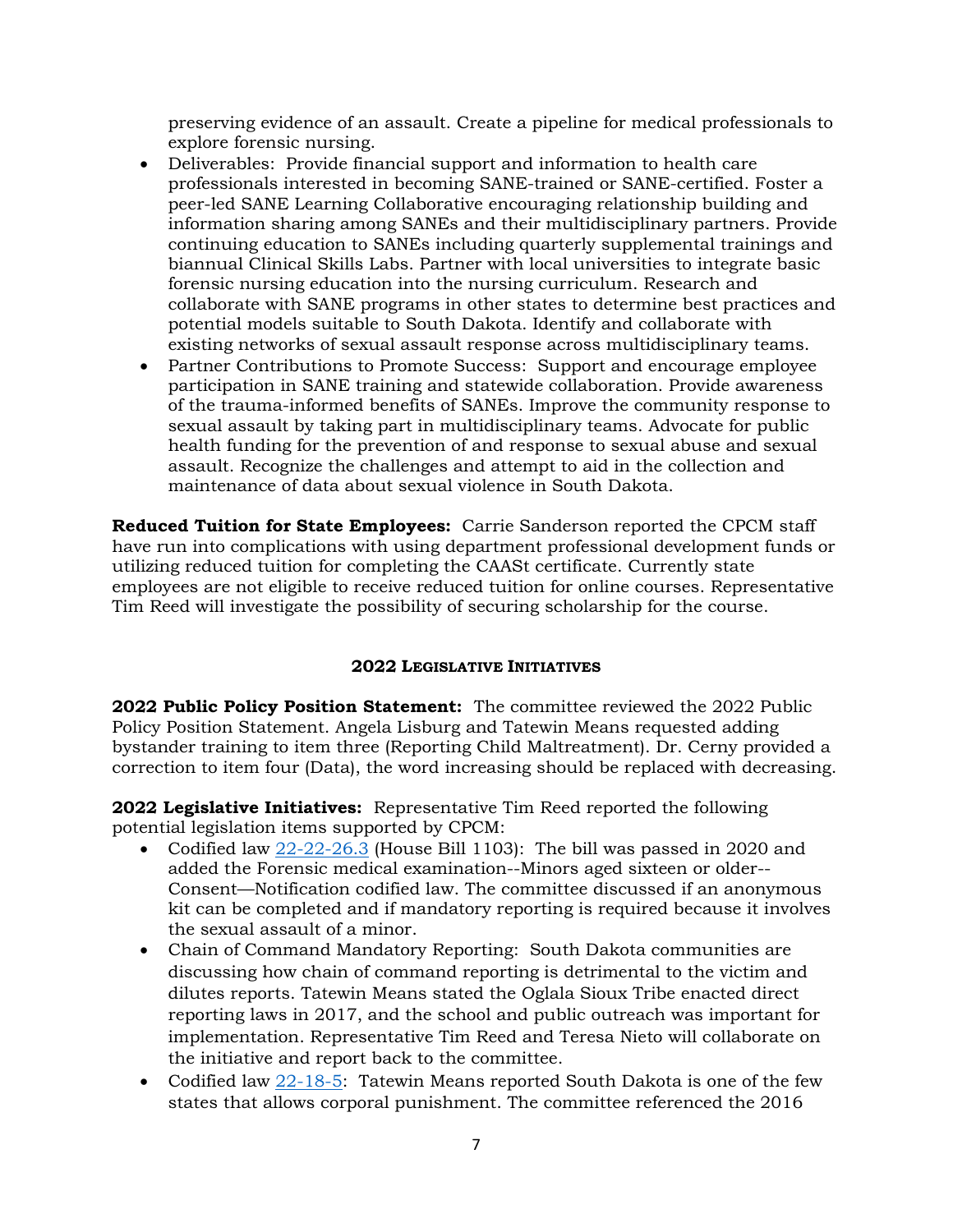[letter](https://www2.ed.gov/policy/gen/guid/school-discipline/files/corporal-punishment-dcl-11-22-2016.pdf) from John B. King, Jr., Acting Deputy Secretary of Education, urging Governors and Chief State School Officers to eliminate the practice of corporal punishment in schools. The importance of collaborating with the Children's Home Society and the Center for Disabilities was discussed. Carrie Sanderson reported the CAASt Law Fellow will complete research on the topic for the committee.

### **ADVISORY BOARD PARTNER REPORTS & UPDATES**

**Court Improvement Program (CIP):** Sara Kelly provided the CIP report to the committee. The Codington County Momentum Court pilot project has a core team, steering committee, mission statement, and is now working on the strategic plan, mapping resources, and collaborating with partners. CIP will have a booth at the annual State Bar Convention in 2022. Discussions have started with the UJS Juvenile Coordinator to create a collaborative conference in 2023. Numerous CIP trainings are being scheduled with CPCM.

**Division of Criminal Investigation (DCI):** Cameron Corey provided the DCI report to the committee. Darin Sinner is the new DCI Child Response Multidisciplinary Team Coordinator. There is currently a workforce shortage for agents. The ICAC Task Force is using the tactical polygraph on individuals that have cyber tips to see if they are actual hands-on offenders. Brent Gromer is working with the tribes as affiliates to assist in investigating local cyber tips. The DCI has partnered with DSU to assist with non-contraband digital evidence exams. The DCI will be asking legislation to add two more internet crimes positions. During the Sturgis Rally, nine individuals were arrested during an online undercover child sex sting. Eight of the people arrested were from South Dakota. The Law Enforcement Training School has resumed in-person learning.

**South Dakota Department of Education (SD DOE):** Laura Scheibe provided the SD DOE report to the committee. More than 90% of school buildings were open last year for in-person instruction. The relationship between the DOE and schools has been enhanced due to collaborating on COVID-19 solutions. Currently the student learning loss is being analyzed from last year's education disruptions. The DOE has been provided 740 million dollars in COVID-19 funds through three stimulus bills. The funds are required to be spent within three years. The DOE has recently reorganized and created an Office of Student Wellness and the Data and Research Division.

**South Dakota Department of Health (SD DOH):** Beth Dokken provided the SD DOH report to the committee. In 2021, the Maternal Child Health Programs awarded SDSU Population Health the Healthy Young Evaluation project. The project goal is to coordinate the evaluation efforts in youth healthy relationships for rape prevention, sexual risk avoidance, state personal responsibility, and the Title X Family Planning Program. The SD DOH and Medicaid were selected to participate in the National Academy for State Health Policy related to Material Child Health Policy Innovations. A group of eight states will coordinate efforts to build state capacity, improve care coordination and payment reform, and adjust the SDOH for Medicaid pregnant eligible women. The main goal areas are implementing a Material Health Home Program,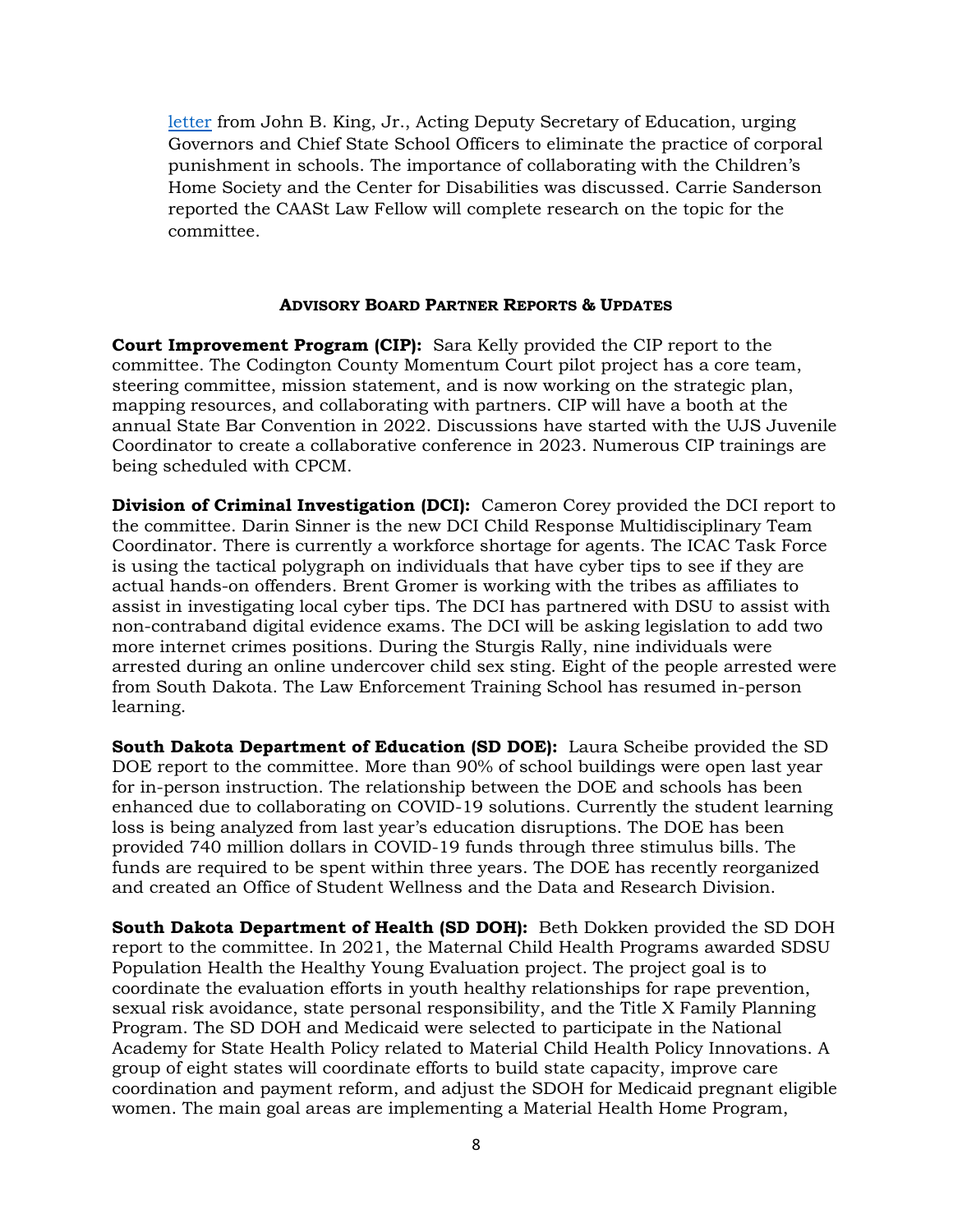developing framework for value-based community relations in rural Medicaid service facilities, and developing a policy recommendation for pregnancy as a qualifying condition for the Health Home Program. The NCH 2019 sexual violence report has been released outlining the rates in South Dakota from 2015-2019. The Newborn Screening Program has successfully added spinal muscular atrophy as a required disorder that will be screened for starting on June 28, 2021. The DOH is focusing on suicide prevention in the youth communities across the state. The department continues to ensure schools have COVID-19 supplies to stay open and keep children safe. A COVID-19 funded health disparities grant is being worked on to expand the Community Healthcare Worker Program. The DOH will be partnering with CPCM on the HRSA grant that was awarded in August 2021.

**South Dakota Department of Social Services (SD DSS):** Virgena Wieseler provided the SD DSS report to the committee. The following FY 2021 data was provided:

- 17,000 repots to DSS throughout the state.
- 1,677 children were in custody (down from FY 20).
	- o 83% of these children were placed in a family setting (relative, foster family, etc.).
- Over 500 children were successfully returned home, and their court case closed.
- 262 children were adopted.
- 489 children are with family who have subsidized legal guardianship.

An entity has been contracted through an RFP to complete an organizational assessment of Child Protection Services. The final report will be provided in the next two months. The Human Services Research Institute has been contracted through an RFP to complete a gaps analysis. The report will be completed in February 2022. On March 11, 2021, the foster and adoptive parent recruitment campaign "Stronger Families Together" was launched. The campaign has a goal of recruiting 1,200 new families over the next four years (300/year). The Education and Training Voucher (ETV) Funds have increased due to COVID-19 funds. Children who grow up in the foster care system can apply for up to \$12,000 per year (up from \$5,000 per year) to attend a college, vocational school, or learn a trade. Through federal pandemic funding, the SD DSS received CARES funding of around nine million dollars. The Commission on Child Support held their first meeting in July 2021 to review the guidelines (required every four years).

### **OPEN DISCUSSION & ACTION ITEMS**

**Action Items:** Carrie Sanderson recapped the following action items to the committee:

- Investigate reduced tuition or scholarships for state employees completing online courses, certificates, and professional development.
- Partner with DOH for funding opportunities to ensure there is collaboration with CPCM agencies.
- Examine the following four legislative initiatives: